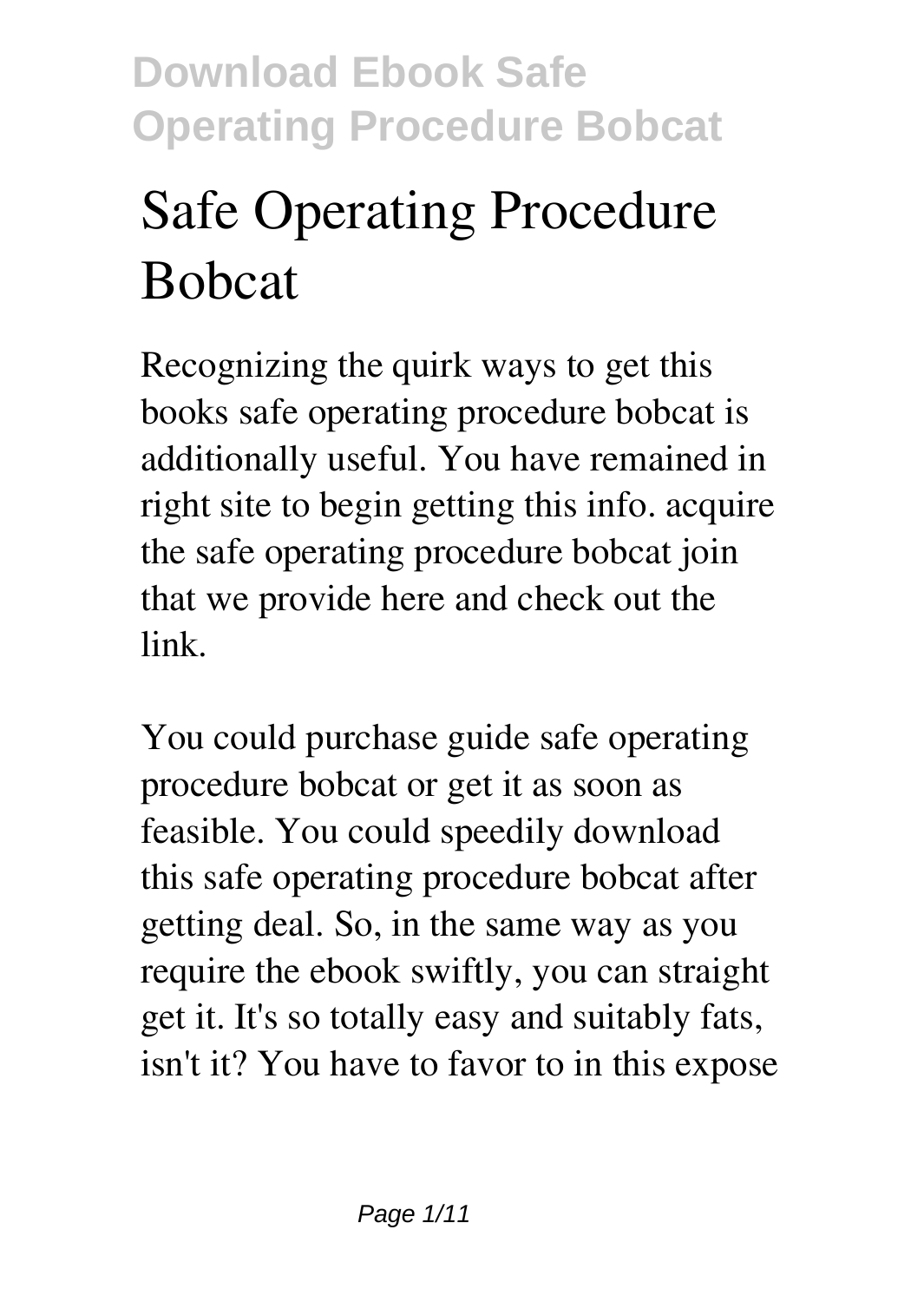The free Kindle books here can be borrowed for 14 days and then will be automatically returned to the owner at that time.

**Hydraulic Excavator Operator SOP | Workplace Safety North** Topic Title Organization/Grantee Year Grant Number Language; Beryllium: Preventing Chronic Beryllium Disease through Exposure Recognition and Control: National Jewish Health

**Bobcat/Skid-Steer Loader Operation SWMS** SAFE WORK PROCEDURES SKID STEER LOADER SPECIAL INSTRUCTIONS: 1. A person must not operate a skid steer loader unless they hold the appropriate Certificate of Competency or are being trained by a certificated Page 2/11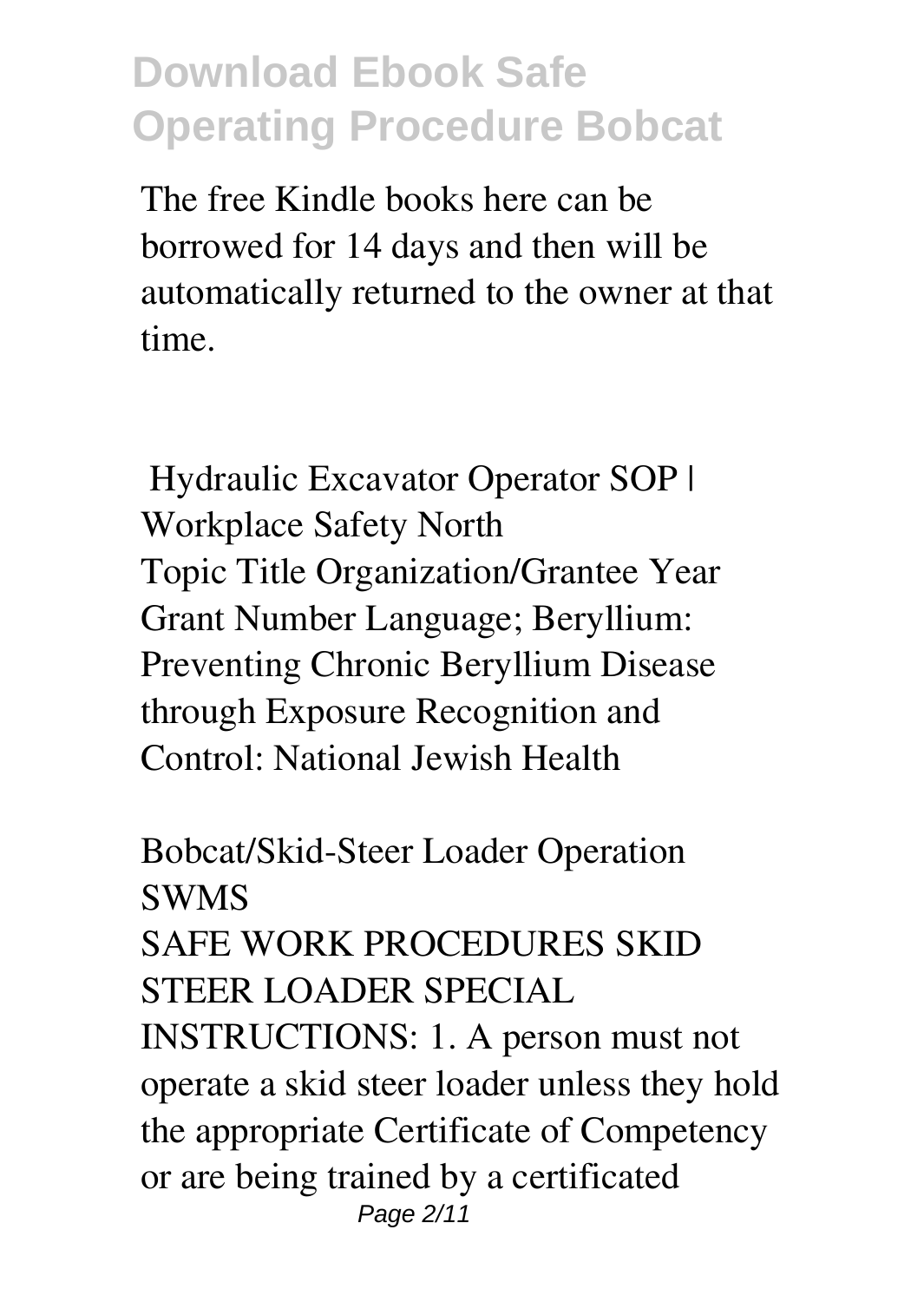person. 2.

**Skid Steer Safety - Procedures To Keep You and Your Crew Safe** Skid steers KNOW YOUR SURROUNDINGS II Use barriers or another method to cordon off your work area. That way, you won<sup>th</sup> have to ... always stay a safe distance from the edge. KNOW THE SAFE OPERATING PROCEDURES ... I Use hearing protection when operating it. Demonstrate Review the operating manual with your crew.

### **SAFE WORK PROCEDURES EXCAVATOR**

The use of personal protective equipment (PPE) is a necessary part of your safety plan for your farm or ranch. Anyone operating a skid steer should wear a bump cap or hard hat, steel-toed shoes, long Page 3/11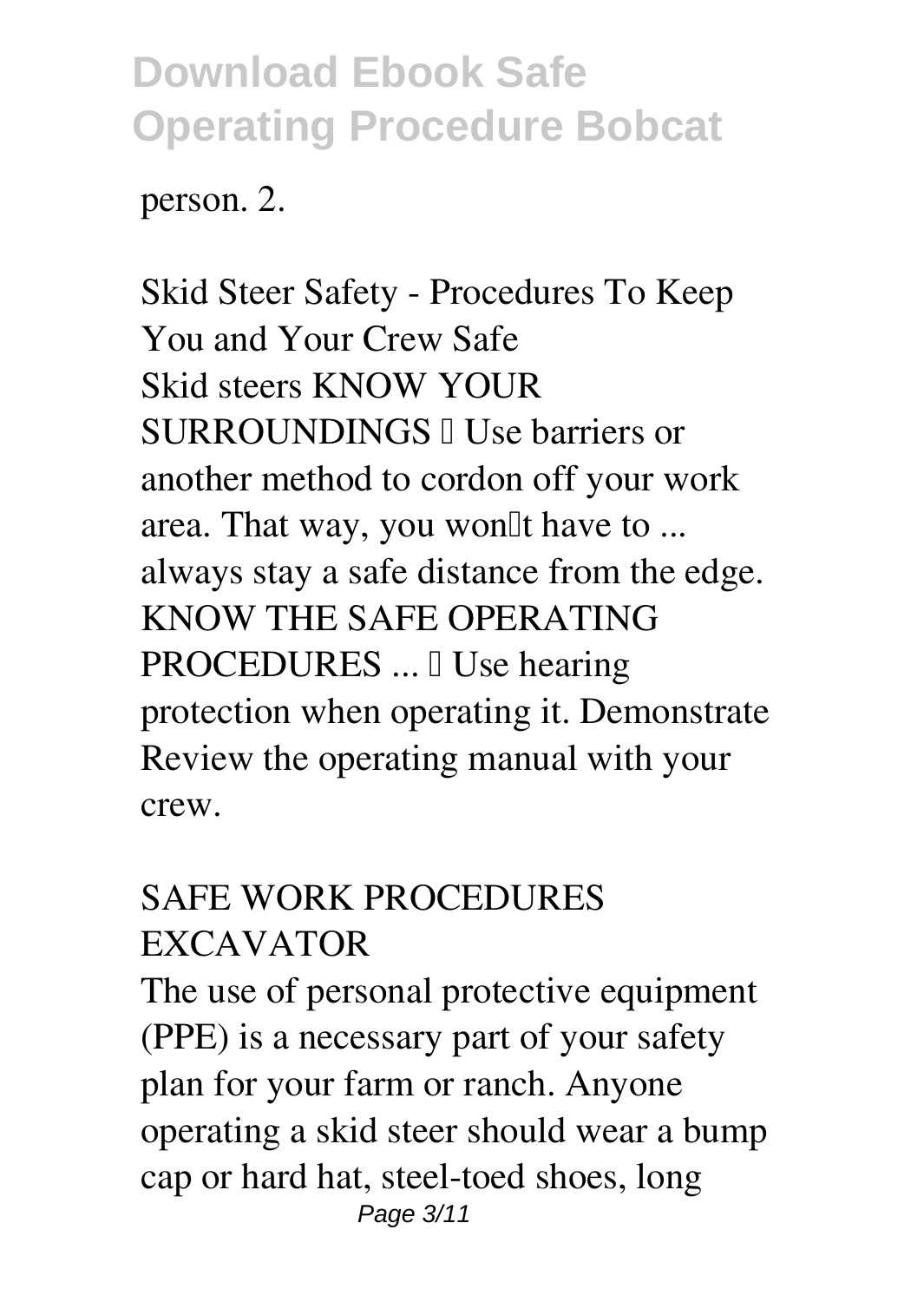pants, and gloves. Depending on the job and the machine, hearing and eye protection may also be necessary.

### **WARNING - BOBCAT SWEEPER SAFETY**

recommended safe job procedures for backhoe and hydraulic excavator operation. Backhoes are used at surface metal and nonmetal mines for various types of applications. Their versatiity makes these machines widely used pieces of mobile equipment. Backhoes were designed basically for ditching and cleanup.

**Skid steer loader operation safe work method statement**

The most important backhoe loader safety device sits in the operator<sup>[]</sup>s seat. ... When operating on a hill, take special precautions. ... Make sure your operators Page 4/11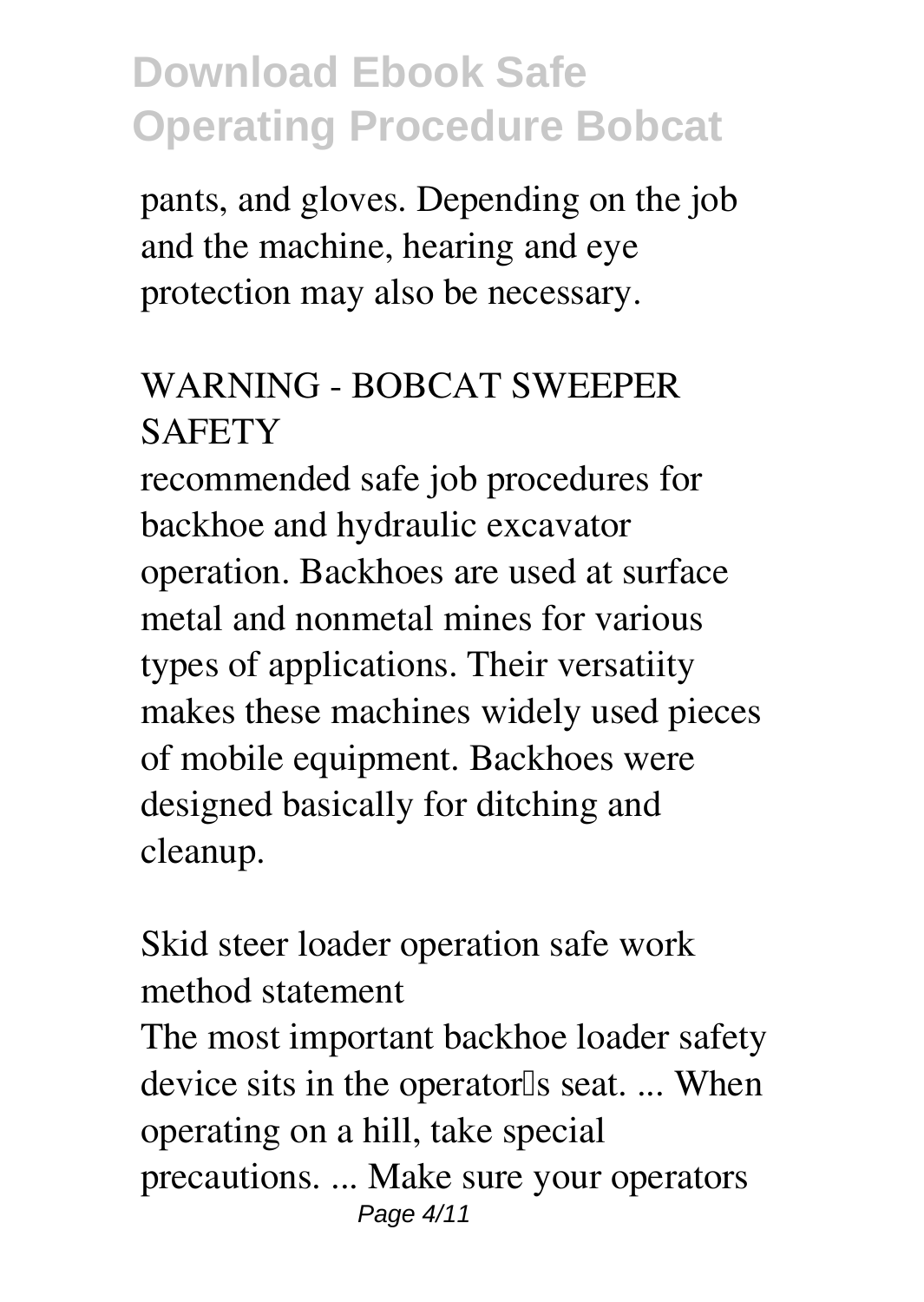know the correct procedure to ...

**Grantee Materials - By Topic | Occupational Safety and ...** Skid steer loader / bobcat operation safe work method statement/job safety analysis The sample skid steer loader operation safe work method statement / job safety analysis is an extract of the first two identified health and safety hazards associated with how to operate a skid steer loader.

**Skid-steer loaders - WorkSafeBC** We will discuss a few important safety procedures that will help keep you and your crew safe. General Safety: Inspect jobsite for any obstacles prior to operation. (drop-offs, loose soil, standing water, deep mud). Keep your body inside the cab at all times when operating the machine.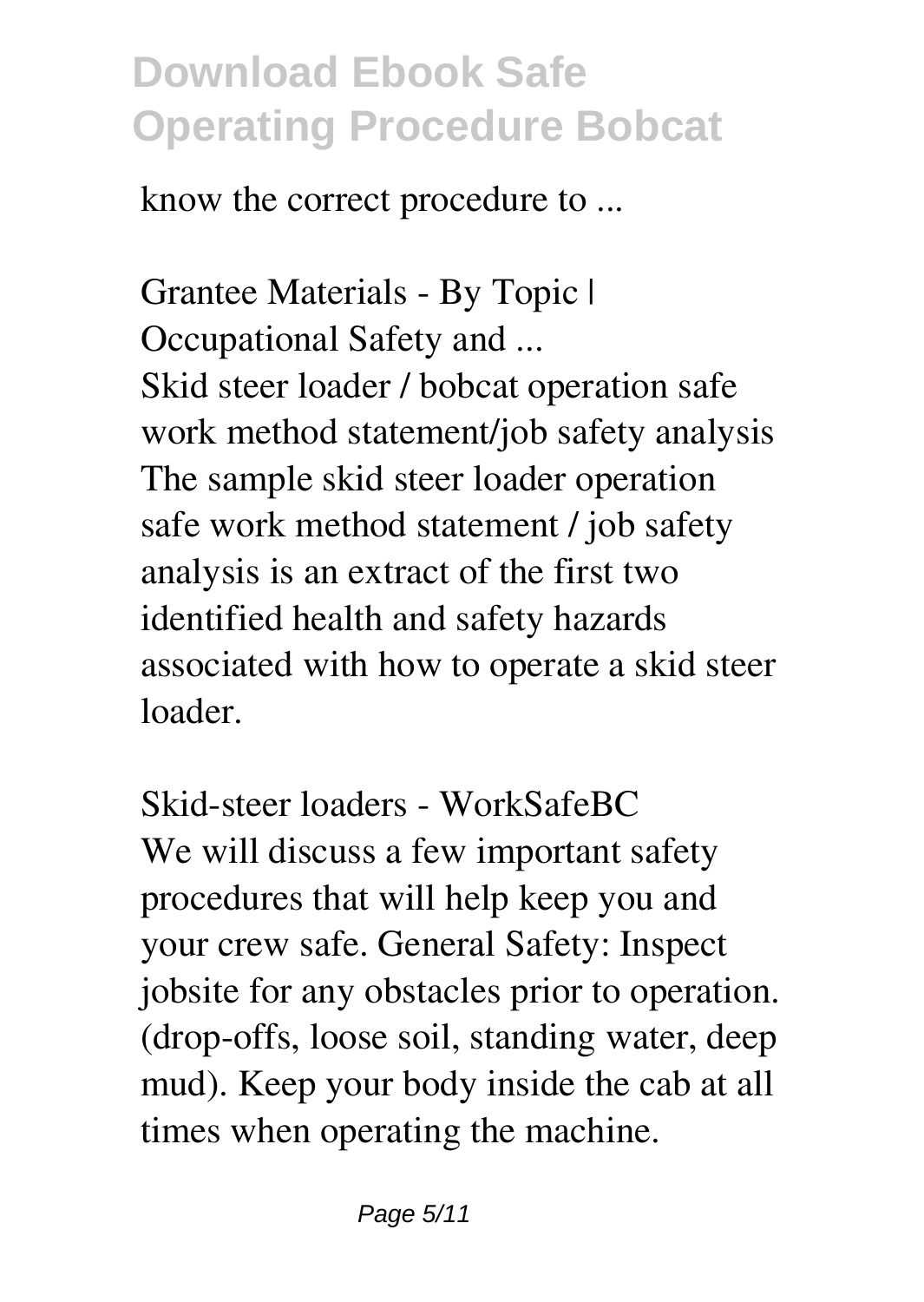### **SAFE WORK PROCEDURES SKID STEER LOADER**

To define the safe operating procedures in a manner that informs and instructs employees of [Employer/Organization Name] of the key health and safety hazards and controls to remember when using the skid steer loader.

**Safe Operating Procedure Bobcat** Skid steer loader/bobcat operation safe work method statements Click on the links below for a safe work method statement, job safety analysis or safe operating procedure e.g. operation of skid steer loader/bobcat prepared by ex WHS Qld Inspectorate in consultation with Industry to comply with Work Health and Safety Legislation, Codes of Practice, Industry Standards and Austrailan Standards.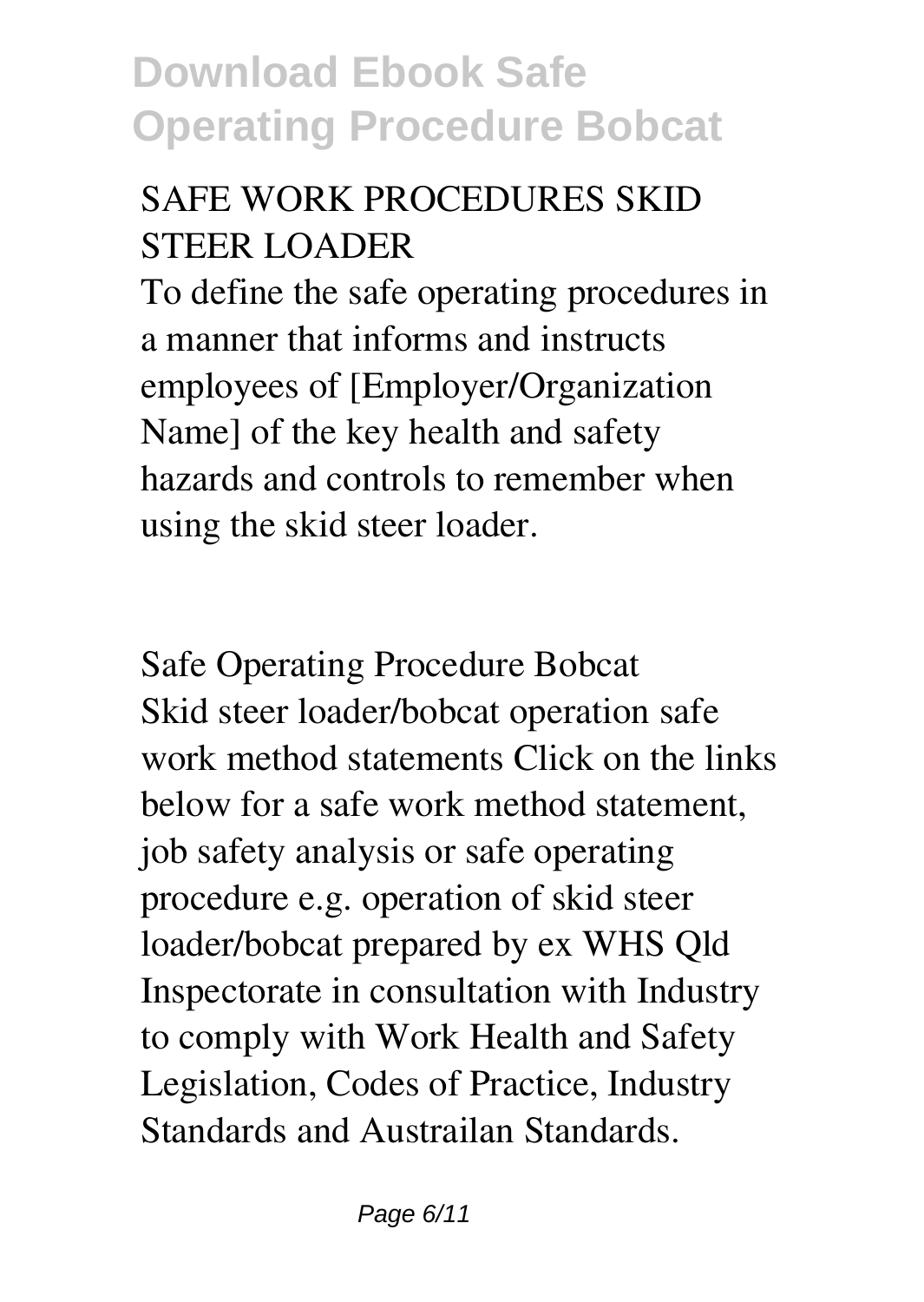**Safe Operating Procedure GRF Contracting Pty Ltd** Safe Workplace Ontario; Small Business Health and Safety Program (formally SCIP) - WSIB

**Preventing Injuries and Deaths from Skid-Steer Loaders** Skid-steer loaders. Skid-steer loaders present a number of risks to workers. The two main types of injuries caused by skidsteer loaders are rollovers on soft or steep ground and crush injuries when safety features have been bypassed or removed, and during maintenance.

**Safe work method statement skid steer loader / bobcat**

This Bobcat/Skid-Steer Loader Operation Safe Work Method Statement (SWMS) outlines the safety steps, general hazards and controls associated with the operation Page 7/11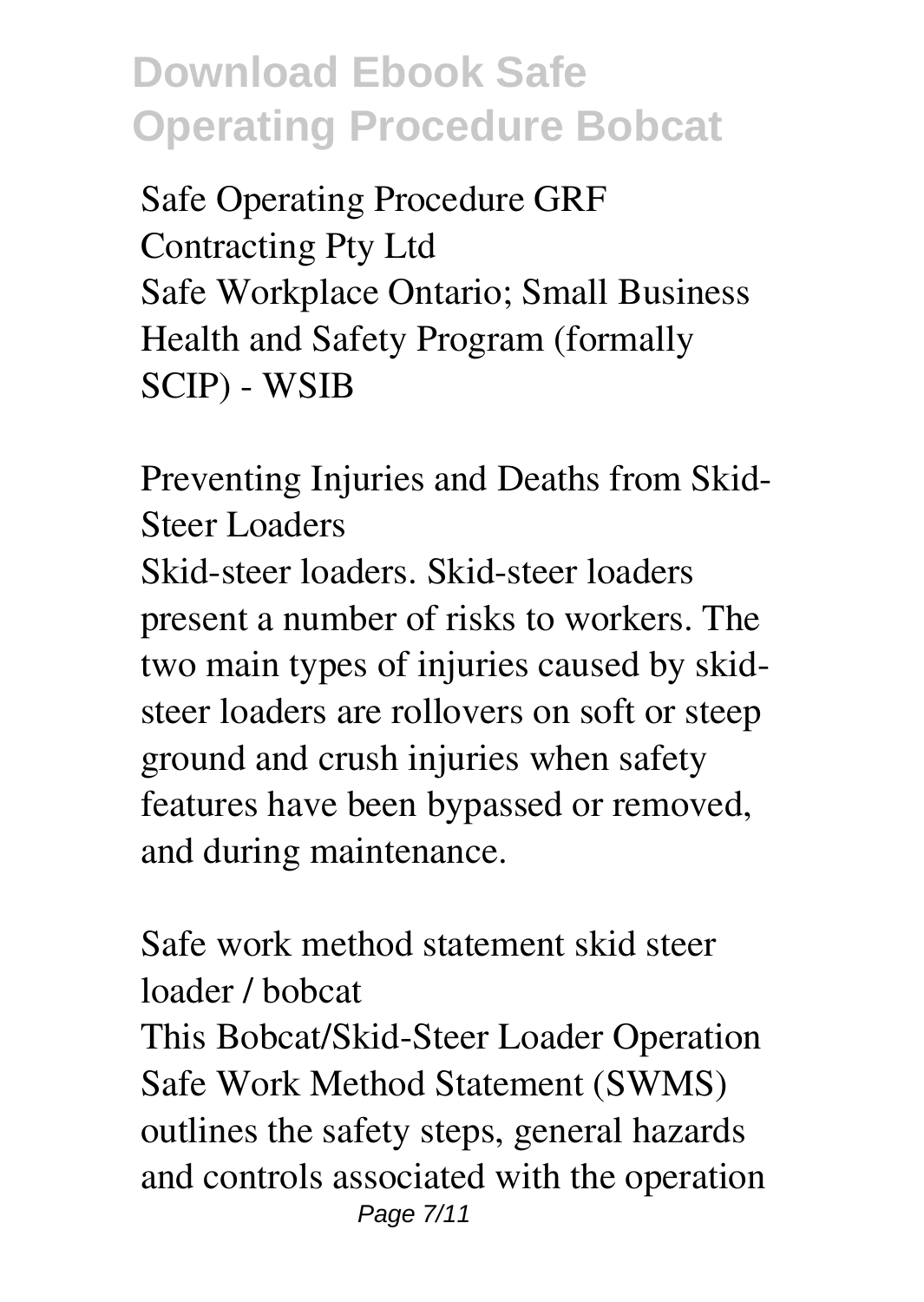of mobile plant associated with earthworks.

**Loader/ Safe Operating Practice Skid Steer** Preventing Injuries and Deaths from Skid-Steer Loaders Do not travel across slopes. Travel straight up or down, with the heavy end of the ma-chine pointed uphill. Keep bystanders away from the work area. (FOPS) NEVER modify or bypass safety devices. NEVER carry riders. Be aware that each machine may operate differently.

**Skid Steer Safety II Ag Safety and Health** Safe Operating Practice Loader/ Skid Steer Workers must be trained/competent and aware of associated hazards. Use the  $T$ ake Ten $T$  tool if needed. Trainees must work under supervision. MHI SOP-OPER-0010-Loader Skid Steer Operations Page 1 of 2 Issued: 2009 -02 -26 Revised: 2016 -12 -06 Tool Box Meeting Pre Trip Page 8/11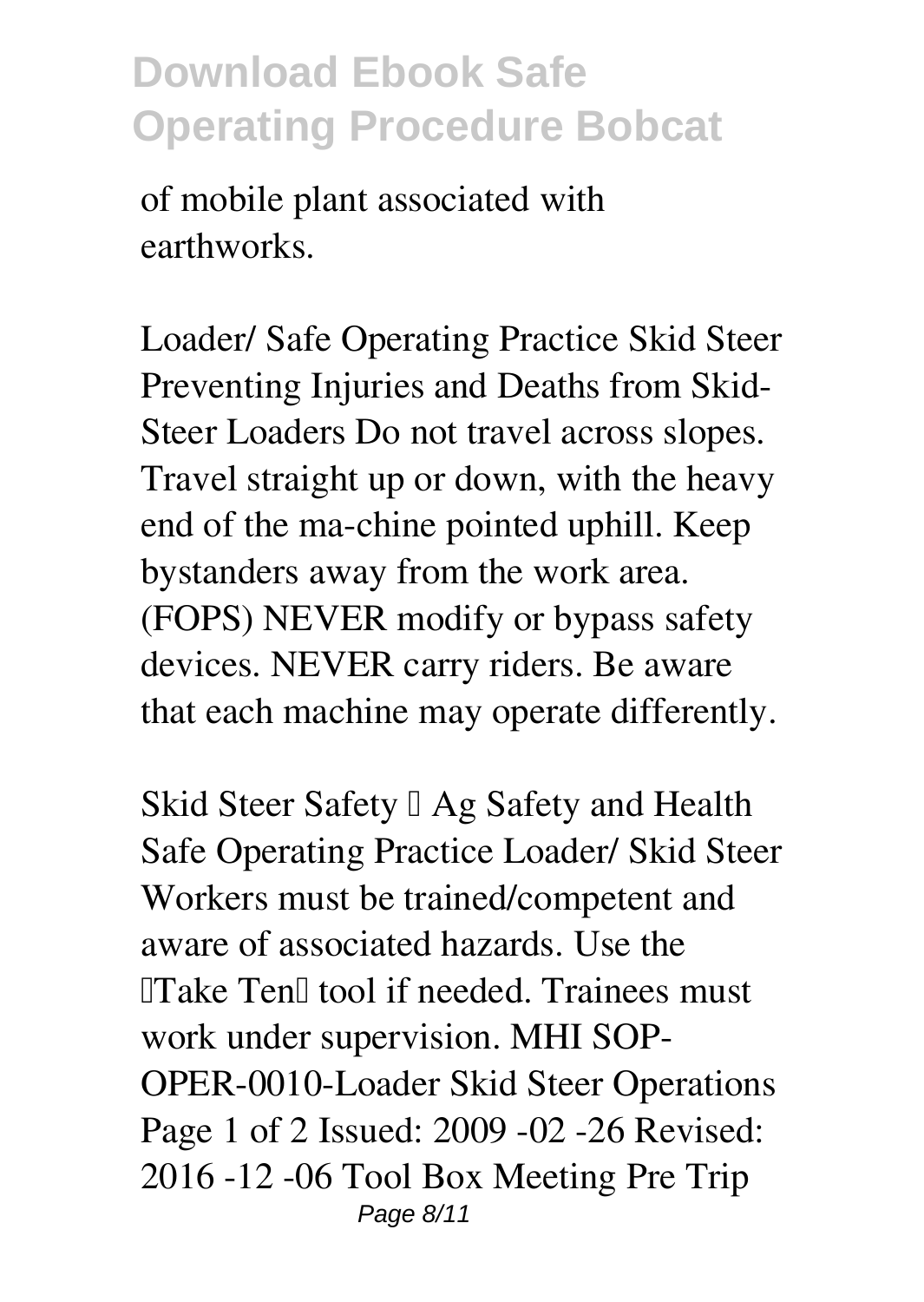#### Inspection Establish Work Zone

**Safety Tips for Backhoe Loader Operators** Always wear Safety glasses when operating this equipment. OPERATING THE BOBCAT SWEEPER . BRUSH ROTATION Toward Loader Away from Loader ® TRAVEL DIRECTION Reverse . Í. Forward . Î. CUTTING EDGE HEIGHT On Surface Above Surface\*\* \*\* Reduces wear on cutting edge and reduces scratching of swept surface. WARNING! AVOID INJURY OR DEATH

### **BACKHOE AND HYDRAULIC EXCAVATOR OPERATION**

Whether it<sup>Is</sup> telematic data from equipped machines that gives you better insight into your operation. Or, onboard construction technology that helps you get to grade faster, hit target payloads, and keep you safe. Cat® technology and services give Page 9/11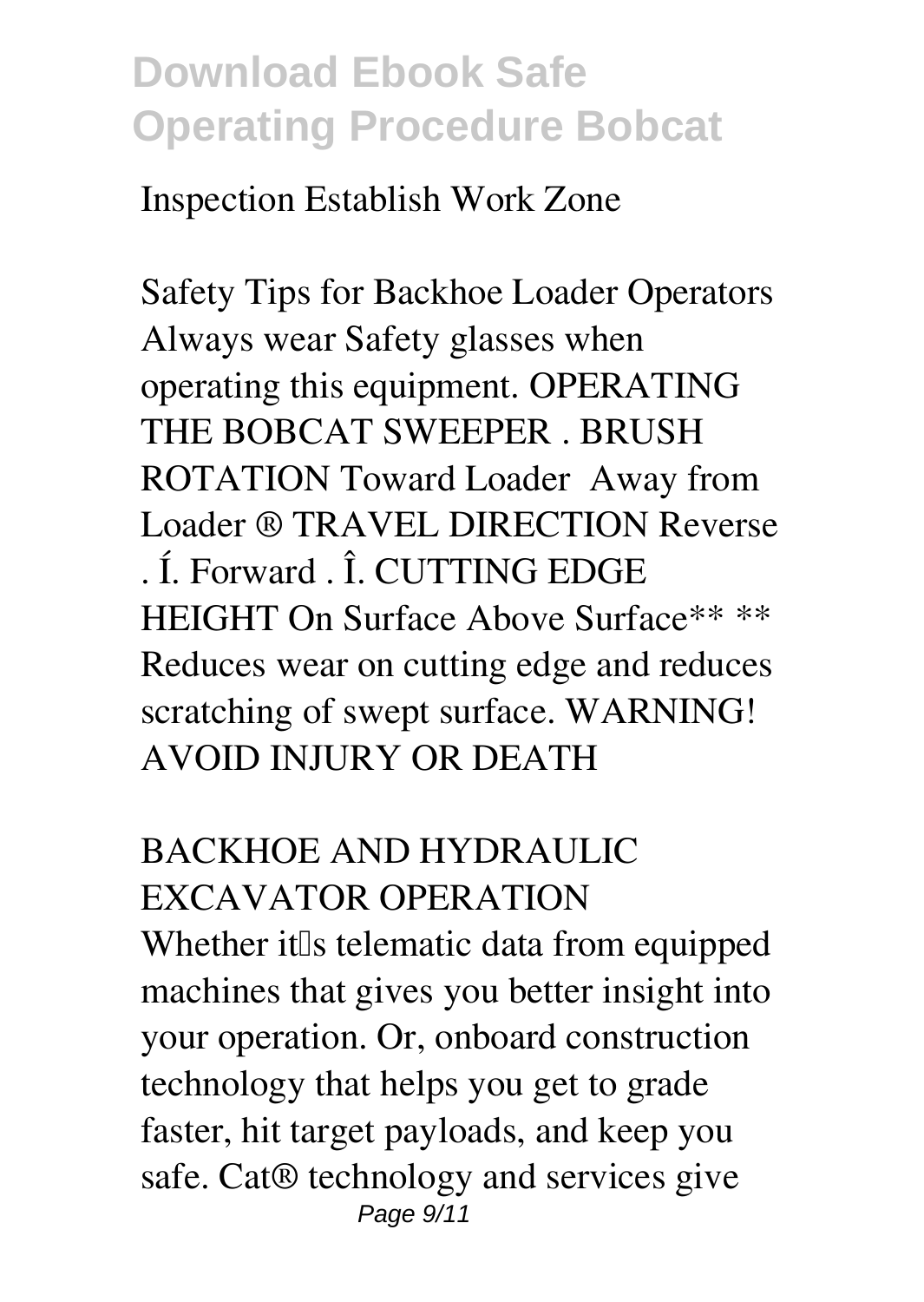you the edge you need for success.

**www.ontariotenderfruit.ca**

• Establish a routine maintenance and inspection program in accordance with the manufacturer's recommendations. Inspect the skid- steer loader to ensure that all safety systems are functioning properly prior to operating the equipment.  $\Box$  Follow the manufacturer's instructions for maintaining the skid-steer loader.

### **SKID STEER LOADERS -**

**Environmental Health & Safety** General Safety Instructions. <sup>[]</sup> Complete  $pre$ -start checklist  $\mathbb I$  Read Manufacturers Operation Manual  $\mathbb I$  Report any faults or damage to GRF Contracting Pty Ltd I Do not wear loose clothing or jewellery  $\mathbb{D}$  Do not operate equipment near pedestrians or people  $\mathbb{I}$  Do not operate without the appropriate PPE as detailed. General Page 10/11